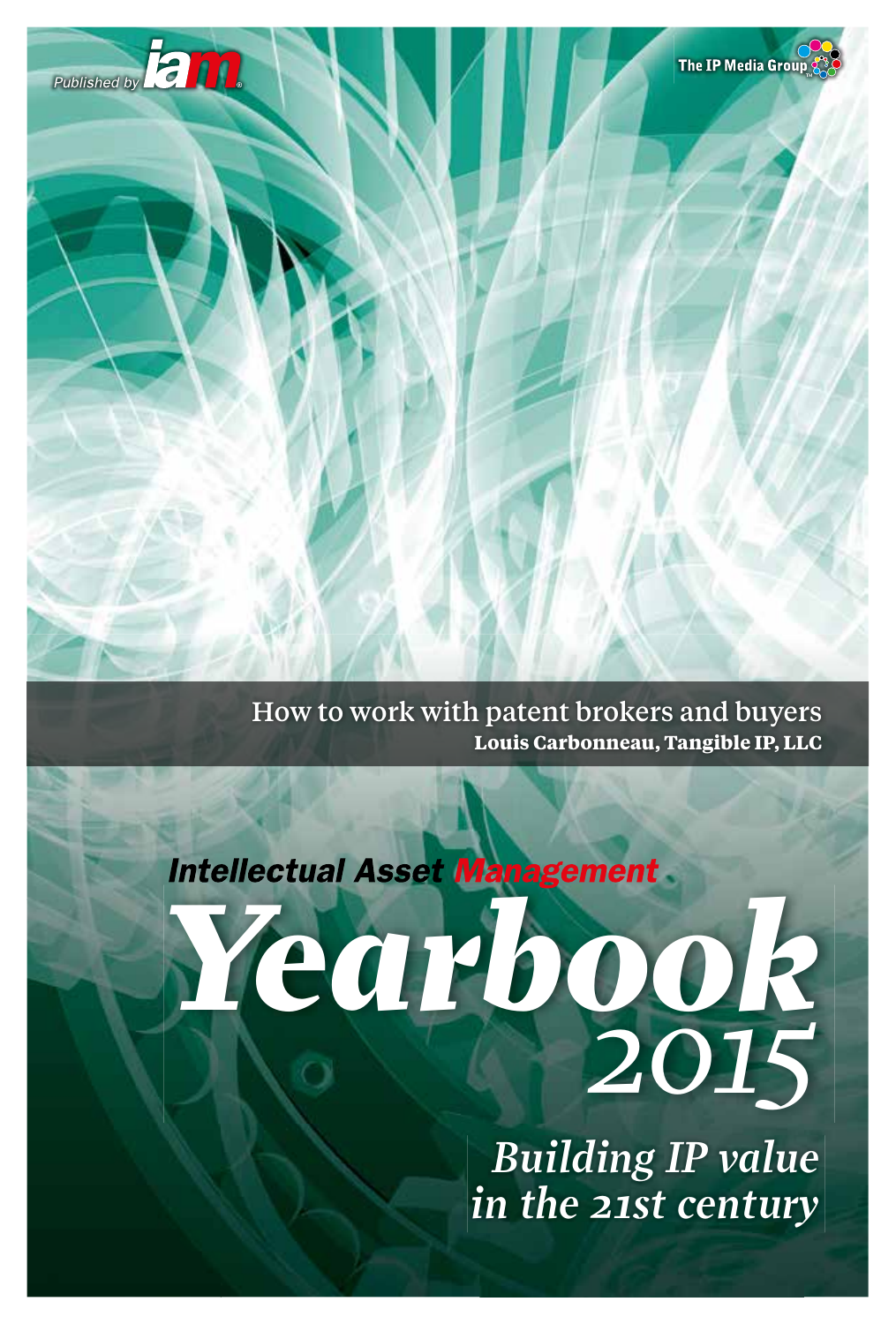# The Gold Standard for Patent Brokerage

Tangible IP is a global leader in the sale and acquisition of high-quality patents. You'll find the experience, expertise and global connections you need to get the best possible value for your intellectual property portfolios.

VI

A proven record of success with more than 2000 patents sold, **we deliver results.**

• Full Patent Brokerage **• Strategic IP Advisory** 

 $\mathbf{r}$ 

Seattle • San Francisco • Montreal +1.425.868.9280 www.tangibleip.biz



HAVIT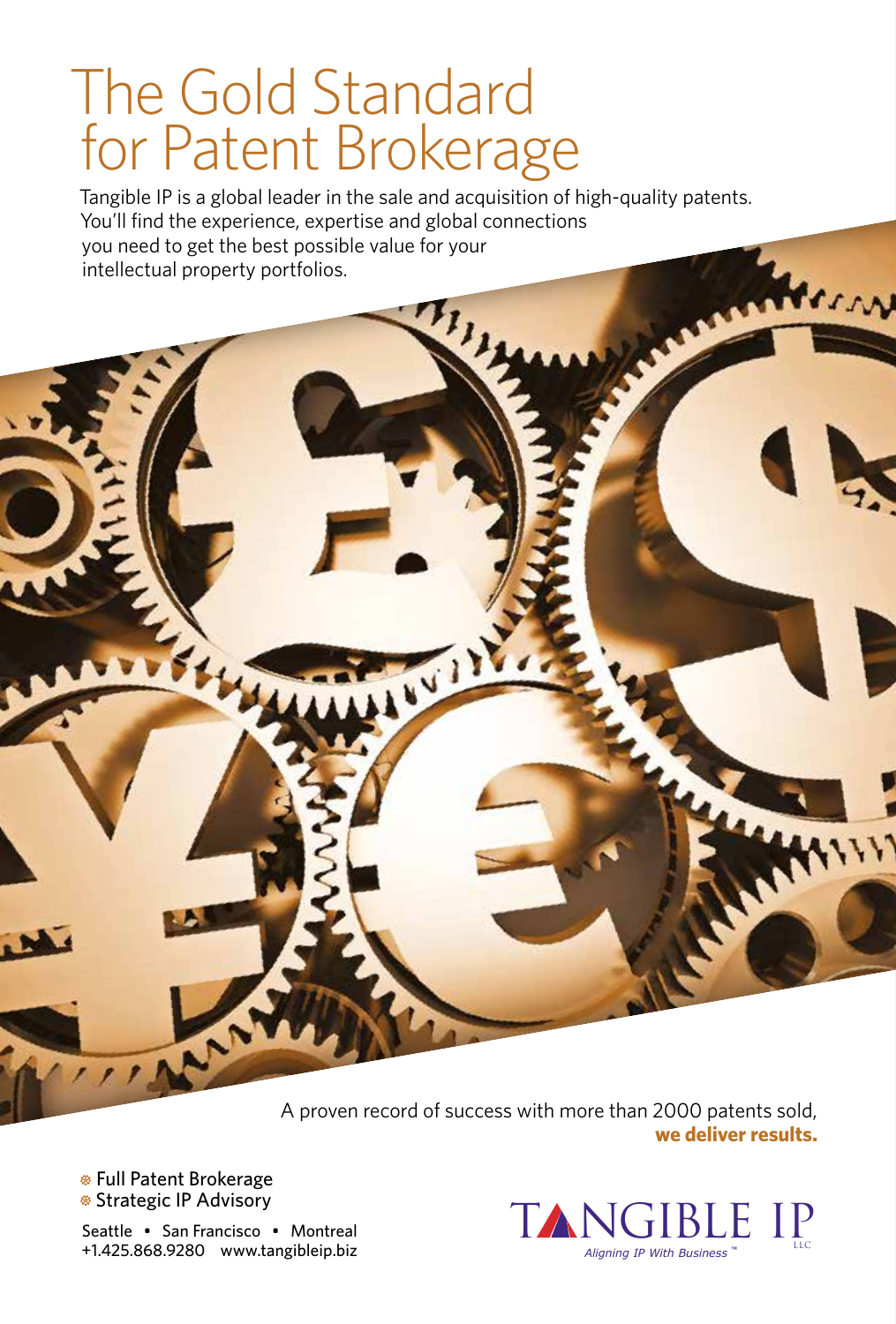# How to work with patent brokers and buyers

By **Louis Carbonneau,** Tangible IP, LLC

In theory, patents can be great assets to fend off competition and generate licensing fees. In reality, most patent owners do not practise their own patents or simply lack the financial resources to enforce them in court. This environment often turns patents into more of a liability than an asset, as they are expensive to obtain and maintain throughout their 20-year life. So it should be good news for inventors that there is now a growing marketplace to help to monetise patents by selling them outright to buyers which will either deploy them in their products or license them out.

However, if selling a patent is a bit like selling a house, there remains an important distinction between the two: while most houses will eventually sell at the right price, many patents will not, regardless of price. Why? A patent is essentially a property title granting its owner the right to exclude others from practising the protected invention. Thus, selling a patent simply transfers to others the right to assert it or to address their own infringement. This means that an uninfringed patent has little or no value until the industry catches up with the invention, as there is no 'exclusion' value. Also, because the quality of patents is notoriously inconsistent, recent studies show that more than half of the patents in circulation will end up being invalidated if challenged. Finally, selling patents requires a good deal of technical, legal and business experience. It is therefore paramount to approach the patent sale process with open eyes and to retain the right intermediary early to avoid costly mistakes.

#### **Before approaching a broker**

Before approaching a broker, it is strongly recommended to avoid contacting potential buyers and, more importantly, potential infringers. In reality, most buyers will not review solicitations from individual owners seriously, but they will note the patent numbers and form a bad first impression of the assets if high-quality brokerage materials are not sent along to demonstrate their value. In addition, unrealistic (or at least unsupported) pricing expectations by patent owners may affect their credibility in later negotiations. Furthermore, sending patents to potential infringers may be sufficient to trigger legal standing for the recipient to bring a lawsuit asking the courts to declare them invalid or not infringed. Potential infringers receiving patent solicitations can also request re-examination of the patents by the US Patent and Trademark Office (USPTO). This turns the tables on the patent owner, which may then be forced to grant a royaltyfree licence to avoid spending significant legal fees to defend the asset.

Another common mistake is to let patents lapse by failing to pay issuance or maintenance fees and then, once the patent holder realises that the assets may have value, get the patents reinstated by the USPTO on payment of a penalty and a statement that the non-payment was 'accidental'. In most cases, this will leave a serious blemish on the assets and may even make them invalid; at best, valuation is significantly affected as the title itself is uncertain.

Finally, the most frequent (and costliest) mistake that many patent owners make is failing to file a continuation with the USPTO on a recently allowed patent before paying the issuance fee. This essentially puts an end to the family. Most patent buyers are keen to see that US patent families are still alive,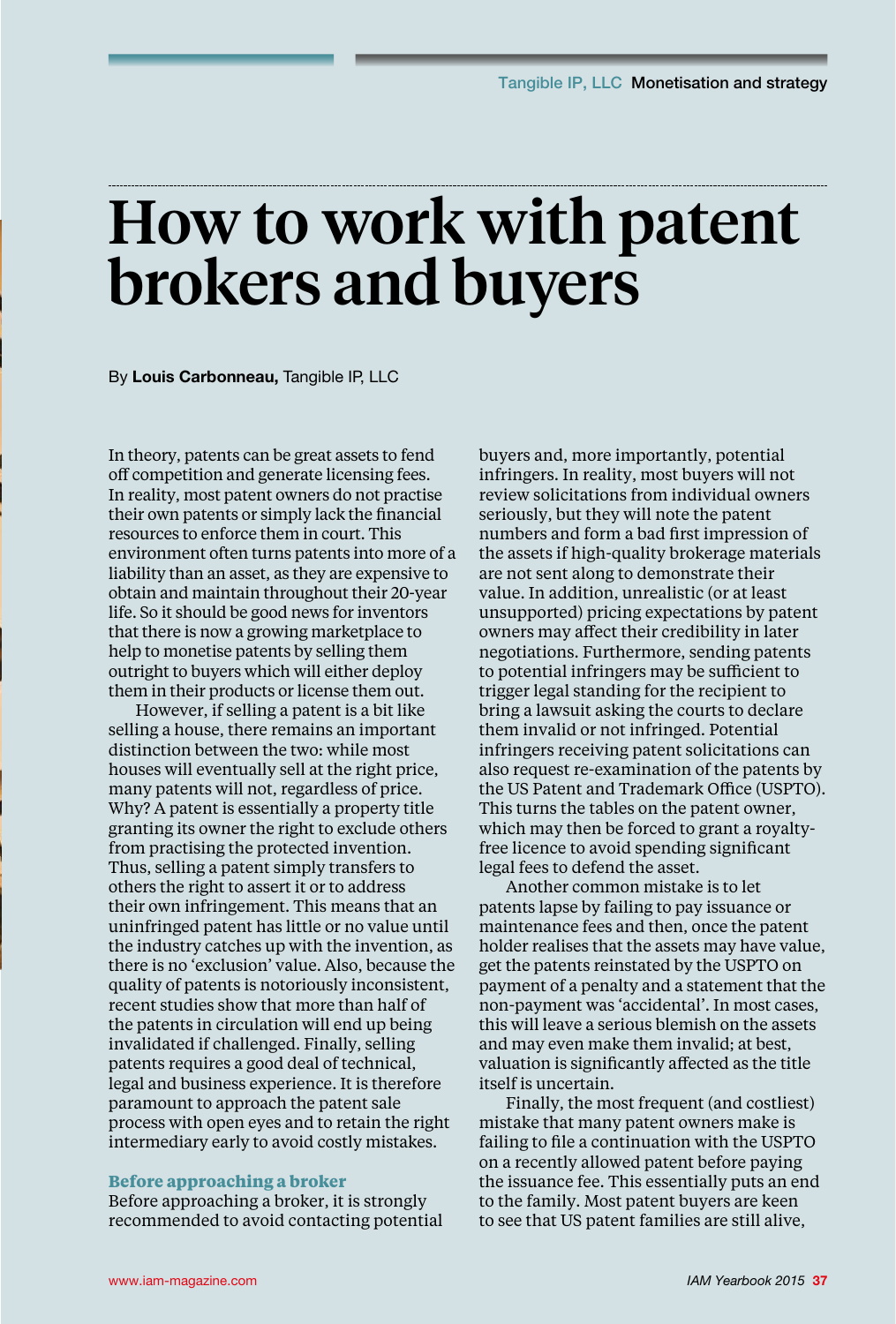as this provides the acquirer with the ability to continue to grow and evolve the portfolio over time.

### **How to select a broker**

A patent broker is an intermediary which will analyse the assets, prepare a portfolio for marketing and sale, contact prospective buyers and generally assist until a transaction has closed. In the current market, most patent brokers represent the seller, while some specialise in representing buyers – which often retain them so they can remain anonymous. Although a few brokers have been known to represent both sides on the same transaction, this practice is discouraged given the inherent conflicts of interest that it creates.

At present, the patent brokerage industry is unregulated, and as a result anyone can claim to be a patent broker. The state of the industry makes it difficult for patent holders to distinguish between various services and firms. So here are a few things to look for when trying to retain a broker.

First, look at the broker's track record and ask for specifics. There are many individuals who claim to be selling patents, but in reality most are hobbyists and have zero or very few sales to account for. Request details about recent transactions and references, or other evidence of success. Second, selling patents is a numbers game. Many brokers can reach out to only a small number of prospects because they do not have a very large network. Always ask how many prospects the broker would contact with your portfolio and whether it actually knows these people. Patent sales are very much relationship driven, and the personal network of the broker is key. Third, ask about the technical and legal expertise of the broker's team, as this will directly affect the understanding of the patents and the

quality of the materials that will be presented to potential buyers. The patent owner should request a representative sample of marketing materials (eg, executive summary, claim charts) used in a recent transaction to gauge the level of investment that the broker will make into its portfolio. Many small brokers will outsource the whole project, including claim charts, to a firm abroad, for a low cost. Unfortunately, the work product often leaves much to be desired as the people who prepare the materials are not registered patent agents and often lack the expertise, both technical and legal, to build a compelling case. This is where serious brokerage firms shine: they will appoint top-notch experts to analyse portfolios and prepare high-quality claim charts and marketing materials, whereas hobbyists will send only a short teaser with the patent numbers and a few graphs. Remember that the seller will have only one real opportunity to sell the portfolio and it is vital that the assets be presented in the best possible light to buyers from the outset.

#### **Broker compensation models**

Once the patent holder has selected a brokerage firm, the parties will generally enter into a formal agreement detailing the parameters of their relationship. Most brokerage agreements resemble one another in that they require an exclusive representation (for the same reason that you would not appoint several realtors simultaneously to sell your house on the market), some collaboration requirements, details as to compensation, a term and a certain 'tail' to ensure that efforts made during the term are compensated should a transaction with a prospect contacted through your broker occur within a certain timeframe after the representation has ended.

**ff** Most patent buyers are keen to see that US patent families are still alive, as this provides the acquirer with the ability to continue to grow and evolve the portfolio JJ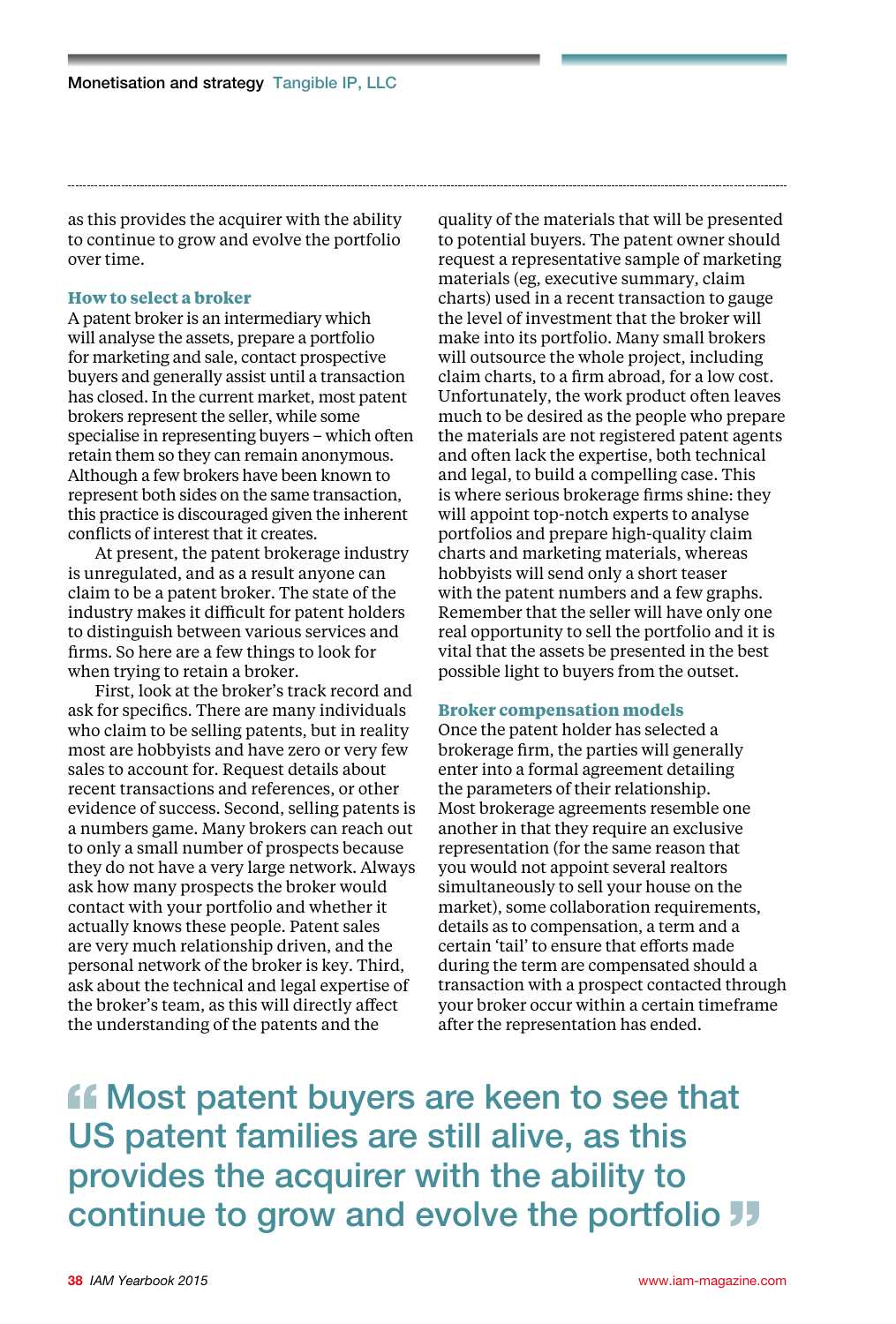Patent brokers have different business models. Generally, the industry is based largely on a success fee, varying from between 20% and 35% of the transaction value, with variation depending on the size of the portfolio, the work required to bring the patents to market and whether a retainer fee is paid upfront. Although this seems high compared to, for example, the real estate market, the patent marketplace is still very illiquid and many patents will never sell regardless of price and marketing effort. Therefore, a higher risk/ reward model prevails. Ultimately, it is virtually impossible to sell patents without professional help. Good brokers will more than make up for their success fees with their ability to generate offers and negotiate a better price for clients. The interests of the patent holder and the broker are largely aligned, as the broker is incentivised to bring a transaction to close at the highest price possible. A retainer fee will never adequately compensate for the investment in time and money required to prepare a portfolio for a sale and negotiate a successful transaction.

#### **Different types of buyer**

Entities which buy patents generally fall within two broad categories:

- operating companies; and
- non-practising entities (NPEs).

Operating companies may have strong patent portfolios themselves and look at third-party assets strategically either to complement their own assets or as a litigation avoidance measure when they are possibly infringing. They rarely buy to monetise, which means that they have more price flexibility (and deeper pockets) than most NPEs. They are also more secretive about the sale process and transactions, more concerned about licence grant-backs and generally take longer to close a deal, as buying patents is not their core business.

The main business activity of NPEs is to hold patents. They come in various flavours. Large aggregators buy to create licensing programmes. Defensive patent funds buy patents to license their own members to circumvent assertion of these patents. More

**Although a few** brokers have been known to represent both sides on the same transaction, this practice is discouraged given the inherent conflicts of interest that it creates **JJ** 

aggressive patent assertion entities (referred to as 'patent trolls') aim to monetise the patents through licensing and litigation. Finally, some long-term-oriented IP funds and a few sovereign IP funds selectively acquire patents using public funds to protect a particular national industry.

All buyers have their own motivations for acquiring patents and some companies have been known to buy patents in areas that were not directly related to their sphere of activities. In addition, whereas operating companies will generally pay for patents in an all-cash sale, NPEs are more flexible and some will offer (and often prefer) a hybrid model where some of the risks are shared with the seller on the back end.

#### **What makes a patent sell**

Many factors may affect a patent portfolio's valuation and likelihood of attracting offers, including the number of assets in the family (single patents are harder to sell), the priority dates, the overall quality of drafting of both the specification and claims, the prosecution history and the number of backward and forward citations. However, in our experience of selling more than 2,000 patents, one factor trumps them all: is the patent infringed? If no one practises a patent, an operating company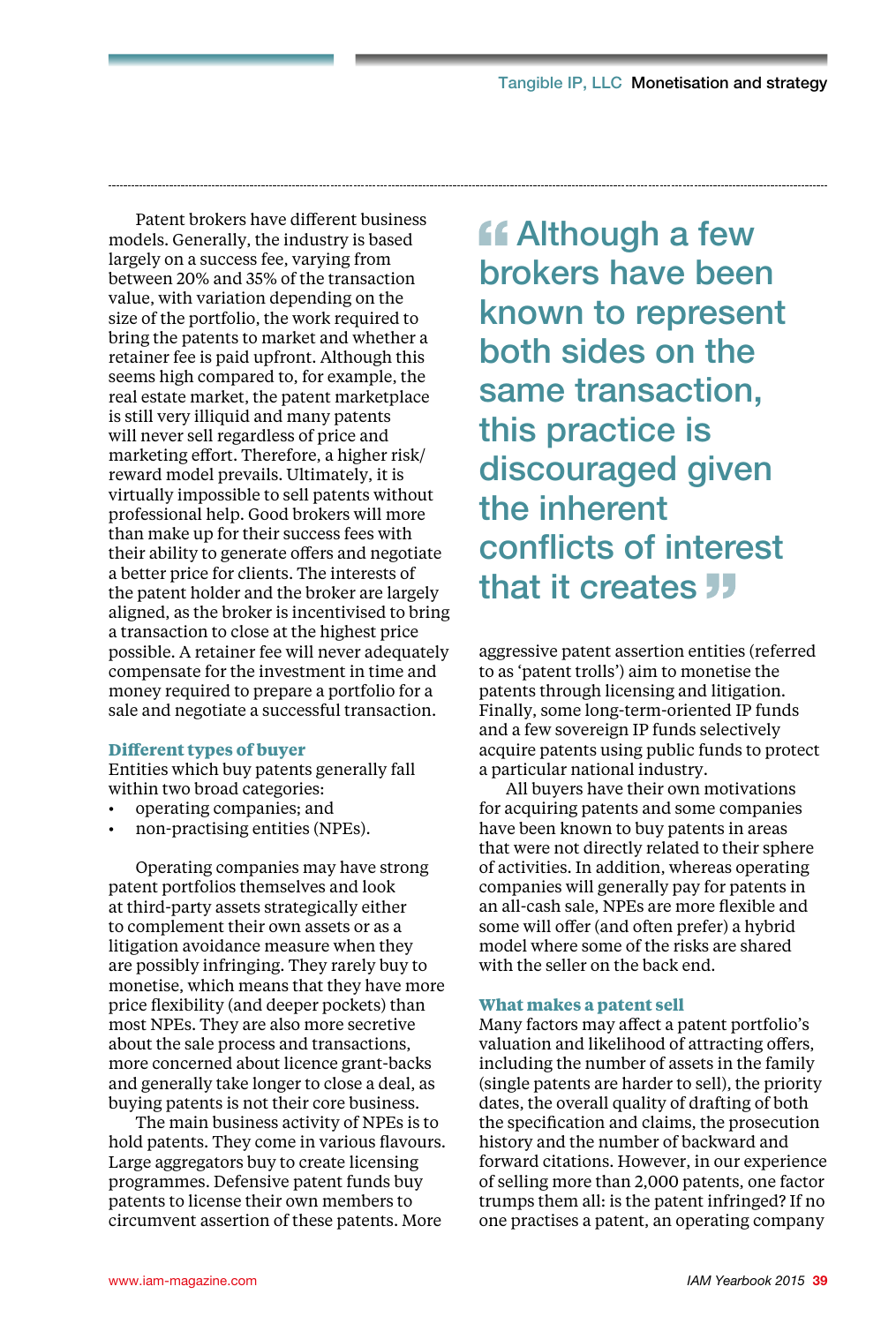**ff** The seller will have only one real opportunity to sell the portfolio and it is vital that the assets be presented in the best possible light to buyers from the outset **JJ** 

has little incentive to pay for something that it does not really need and most NPEs will not acquire patents that they cannot monetise in the short term. Thus, detecting and documenting infringement is paramount, and a seller can really help its own cause by monitoring what is going on in the industry to which the patent relates and pointing out potentially infringing activities to the broker.

#### **What is a patent worth?**

One of the most difficult tasks when selling patents is to fix realistic pricing guidance for any given portfolio. This is largely because – unlike in the real estate market – the vast majority of patent transactions are not reported publicly, thus offering few comparable sales. Further, each patent is unique and even the same patent may fluctuate significantly in value depending on whether it is infringed (and by whom), or whether relevant prior art is found that casts a shadow on its validity. Patent owners also tend to get confused between the valuation in a sale, where the acquirer buys on a discounted cash-flow value as it takes on all of the risk and expenses of maintaining and enforcing the assets (which can run in millions of dollars), and that in a licensing programme, where all of these risks and expenses remain with the existing patent owner. A competent broker will look

at all surrounding circumstances and offer the portfolio with a pricing guidance that properly reflects the value of the assets without deterring prospects from presenting offers. As a quick rule of thumb, and based on transactions that have been reported publicly, the average price per patent in 2014 is around \$200,000, with significant variation of both sides of this average. This still represents a healthy return on the investment required to acquire and maintain the assets.

#### **Patent sale process**

When it comes to the process itself, selling patents is similar to selling a house. Once the broker has analysed the portfolio and prepared all the materials to support a sale, it will reach out to prospective buyers and let them know that the patents are for sale, along with details of any infringement, encumbrances and pricing guidance. To the extent that some of the prospects being contacted are potential infringers, the broker should normally prepare redacted materials stripping any specifics that would otherwise put the prospect 'on notice'. From then on, it may take several weeks before the broker hears back from anyone, as most companies buying patents are inundated with similar solicitations. This is an area where the network and reputation of the broker really make a difference in attracting proper attention to the patents on offer. Still, it is likely that many people will not respond even if they have thoroughly reviewed the patents and decided to pass. Others may require a non-disclosure agreement before reviewing in more details and/or making an offer.

If the broker specifies a deadline for the submission of offers, it can take anywhere from a few weeks to several months before a formal offer is made and, in many cases, there will not be one. A competent broker should be able to navigate through the process seamlessly, whether there are multiple offers or only one. If there is no interest in the portfolio, it is important to understand the causes and revise the strategy accordingly. At all times the broker should keep the seller informed about the status of the sale.